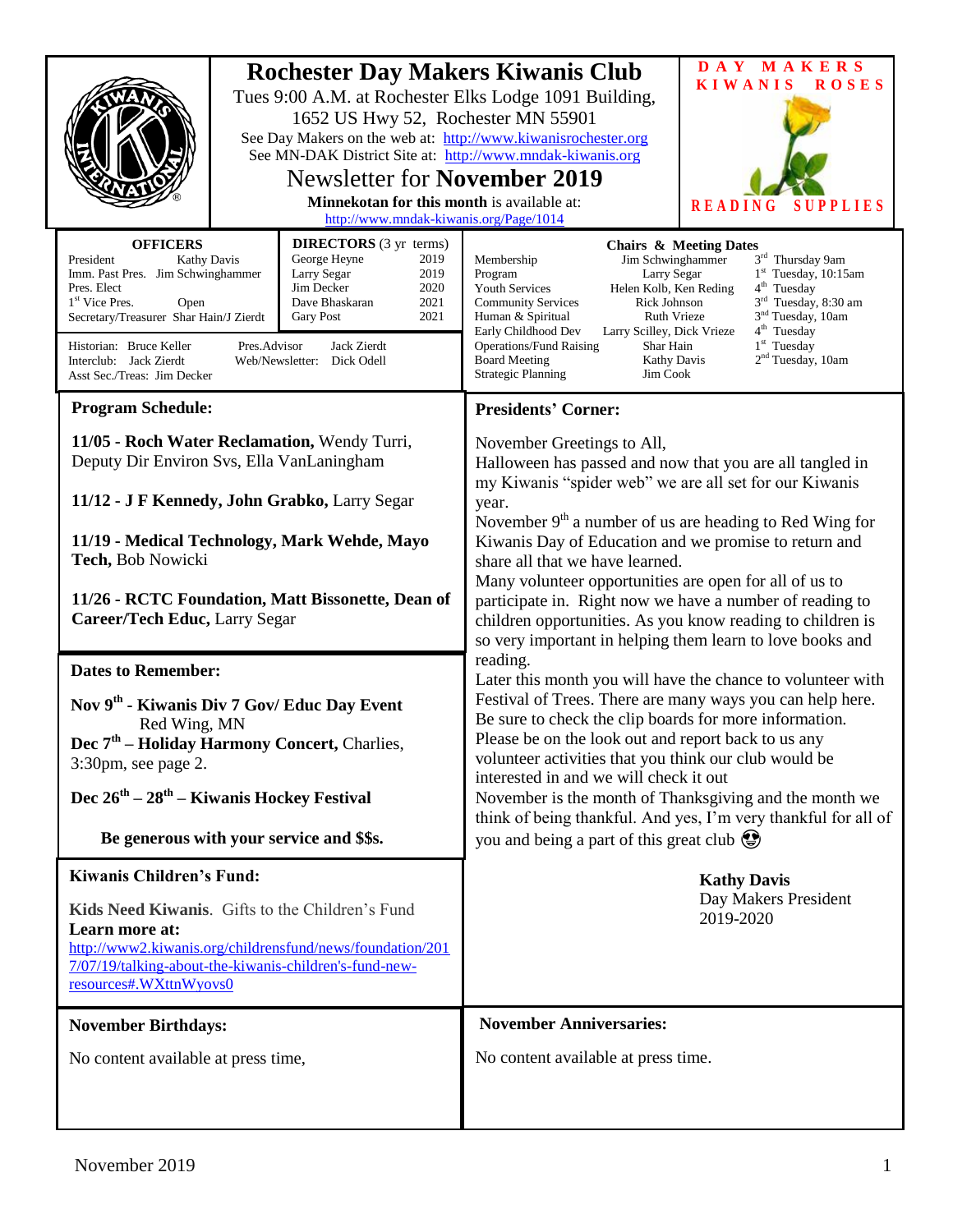### **Secretary/Treasurer's Report – 10/08/2019**

Approval given to move forward with the December  $7<sup>th</sup>$ Christmas program conjointly being done with Rochester Barbershop and Sweet Adeline's.  $+$  Kathy Davis will work promoting, Gary will arrange a meeting with Kiwanis and the Barbershop, he will also work with the committee to design flyers for the event

## **Committee Reports**

Community Service: Christmas Anonymous is coming up soon. There are changes being made for this year's event Richard Johnson and Jim Decker to keep us updated.

Early Childhood Development: Reading date to be determined for Listo's at Peace church.

Human & Spiritual Values: One card sent out to Dick Odell.

Membership: No future response from Shorewood. Jim Schwinghammer to put together folder containing new member material. These folders will be present to prospected/or new members.

Operations/Social Media/Web site/Fund Raising: Jack reported Rose sale was a success. This fundraiser to happen again next year. Pizza Ranch Fund Raising dates for the upcoming year are June  $15<sup>th</sup> 2021$ , September  $9^{th}$  2021.

Program : Larry Segar to notify Charlie when meetings are being held outside of the Elks Club.

Public Relations:

Strategic Planning:

Youth Services: Richard Johnson -Harriet Bishop, Helen Kolb – Riverside  $&$  Century High School are this years SLP leaders.

Shar Hain, Secretary

### **International News – Syria**

Given the international news from Syria this week, you might have forgotten why the code name Kayla was used by US Army for the weekend raid.

In May, 2013, Kayla Jean Mueller spoke at the Kiwanis Club in Prescott, Arizona, about her work with Syrian refugees. Mueller's father was a club member, and the *Daily Courier*, Prescott's local paper[, photographed her,](http://dcourier.com/main.asp?SectionID=1&SubsectionID=1&ArticleID=119744) smiling and wearing a lime-green cardigan, in front of a banner that said "KIWANIS HONORS: WE ARE

PROUD OF . . . " with the chapter's various badges.



"The New Yorker" article is available at: [https://www.newyorker.com/news/amy-davidson/kayla](https://www.newyorker.com/news/amy-davidson/kayla-muellers-calling)[muellers-calling](https://www.newyorker.com/news/amy-davidson/kayla-muellers-calling)

[https://www.washingtonpost.com/world/2019/10/28/kayla](https://www.washingtonpost.com/world/2019/10/28/kayla-mueller-was-us-hostage-killed-isis-custody-raid-against-baghdadi-was-named-her/) [-mueller-was-us-hostage-killed-isis-custody-raid-against](https://www.washingtonpost.com/world/2019/10/28/kayla-mueller-was-us-hostage-killed-isis-custody-raid-against-baghdadi-was-named-her/)[baghdadi-was-named-her/](https://www.washingtonpost.com/world/2019/10/28/kayla-mueller-was-us-hostage-killed-isis-custody-raid-against-baghdadi-was-named-her/) 

### **Dick Odell**

### **Enjoy Christmas Carols?**

Our club is co-sponsoring a free event on Saturday afternoon, December 7 at Charlies (where we hold our weekly Kiwanis meetings). Come at 3:30 for coffee and treats and at 4:00 for this Holiday Harmony Concert.

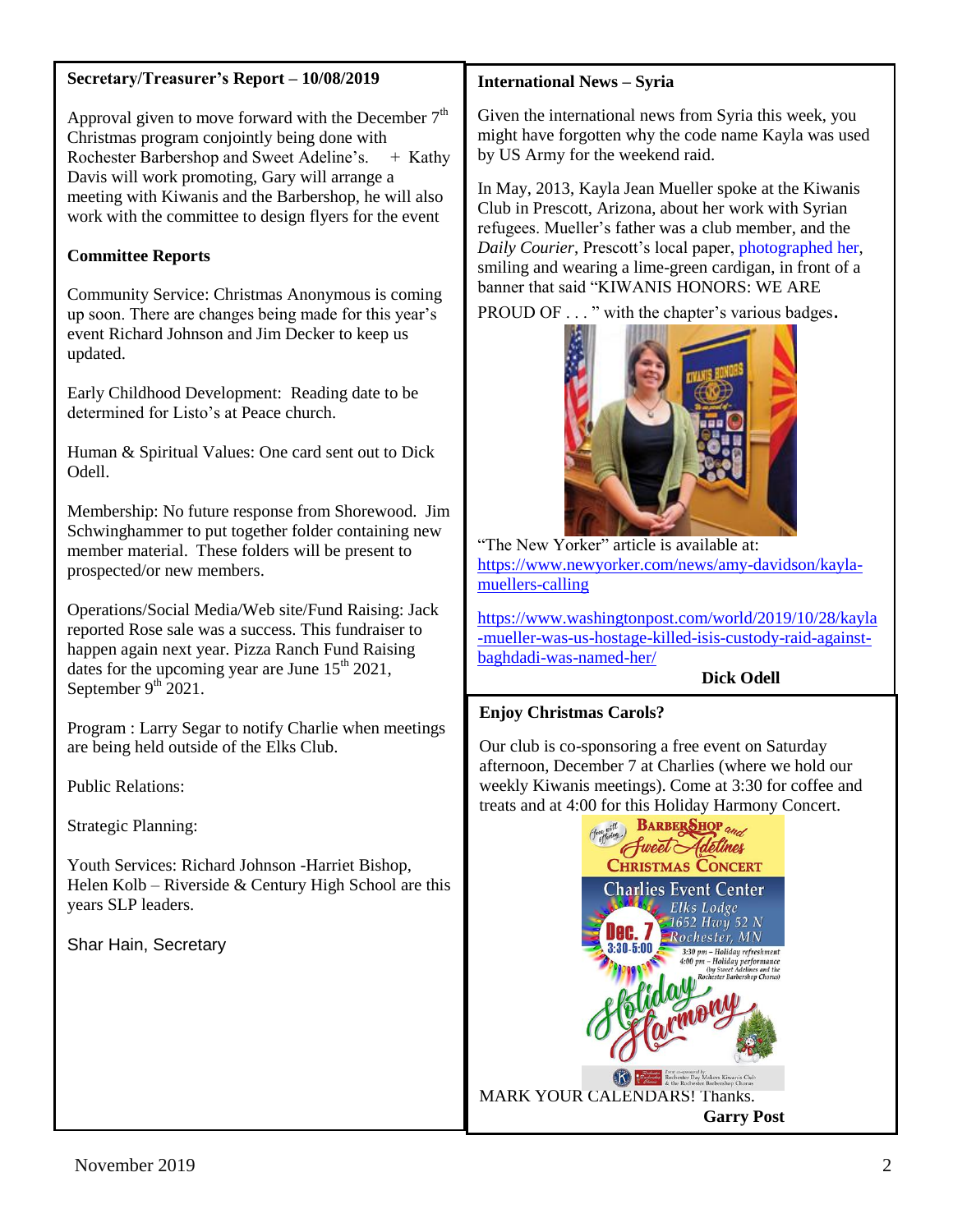### **Kiwanis Riverside K-Kids Fun: Boo Fest**

Three spider balls, a hockey stick and a hockey net added up to a lot of fun at the Boo Fest on October 26th.



The Riverside K Kids and their school advisors, Mrs Peterson and Mrs B. handed out candy to over 350 costumed kids taking part in the spider ball game. A good time was had by all !



Every year the money earned at this very popular fundraiser goes for grants for Rochester Public Schools. These grants support RPS educators in providing them with resources to enhance curriculum and student engagement.



**Helen Kolb**

# **Did You Know ? : Vehicle Donations**

Are you downsizing or looking for an easy way to help Kiwanis help others? Check out this new Kiwanis International option.

It is easy…..They will come and get your donation. <https://kiwanischildrensfund.careasy.org/home>



**Div 7 Education Day Event:** Red Wing MN The annual Kiwanis Governor Visit and Education Event will be held on Saturday, November 9, 2019 at the scenic Mississippi National Golf Links in Red Wing Minnesota. 8:30am to ~2:30pm.

# **2019 Rose Fund Raiser:**

The Day Makers second annual rose sale is now complete and was another successful fundraiser. This year we ordered 120 dozen roses and were successful in selling the majority of them.

We gifted one dozen to Charlie and also two more dozen to his waitresses for all of the wonderful service they do for our club.

We sold them for \$15 per dozen giving us a profit of \$7.35 per dozen. The Day Makers Club total profit for the sales of the roses is \$881.00 toward our scholarship fund.



We would like to thank all of you for your purchases and sales to make this year's rose sale another successful event. A special thank you to Garry Post for going to Spring Valley to pick up and bring the roses back from the greenhouse and helping with the distribution of the roses.

With this success we are planning on ordering at least 120 dozen roses, again in 2020, unless our pre-orders total more than this amount. The more we sell the more we make!! Thank you again for your support,

**Jack Zierdt,** Chair

Day Makers Rose Sale